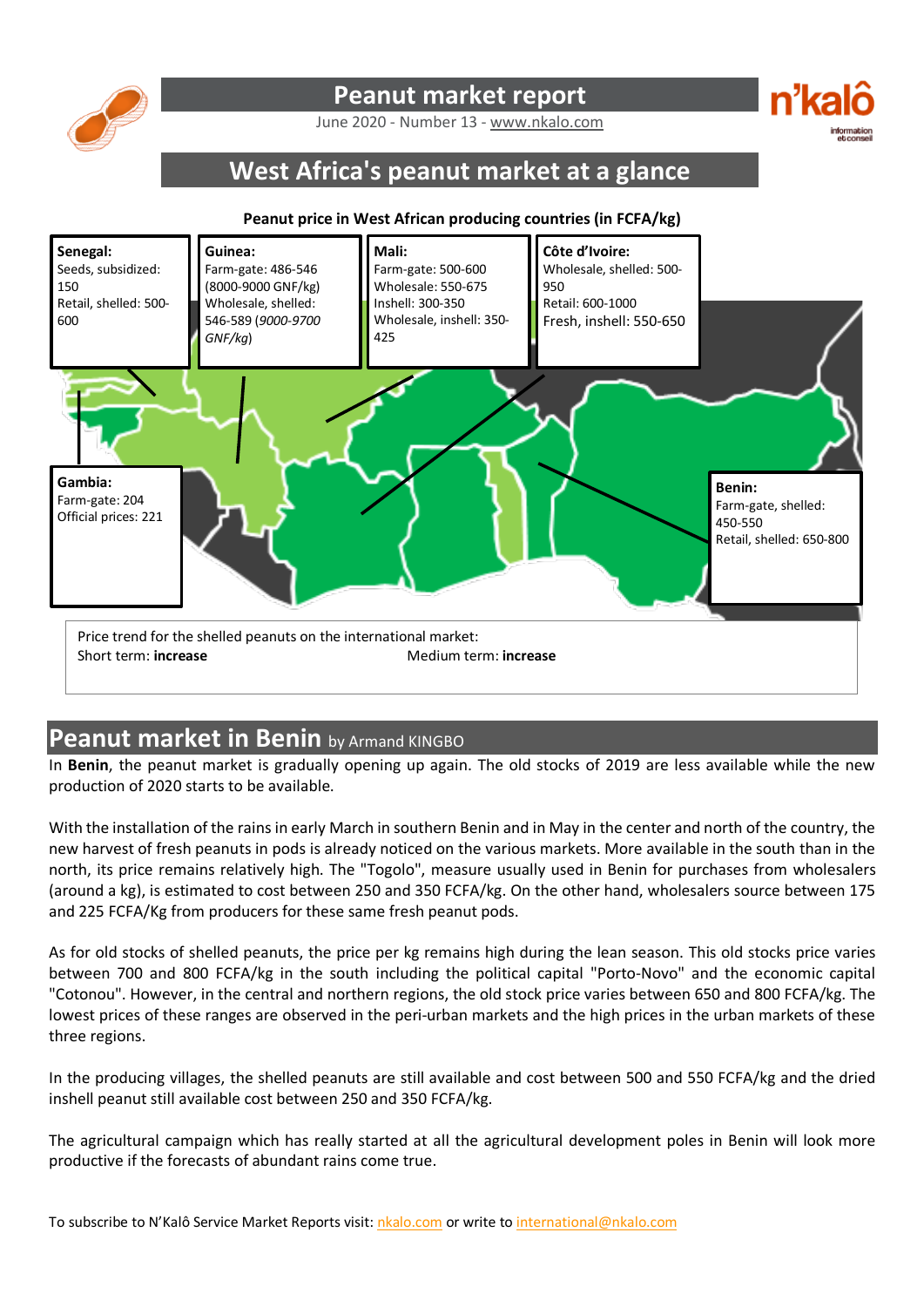## **Peanut market in Côte d'Ivoire** by Soungari SEKONGO

In **Côte d'Ivoire**, the dry season peanut market in the past season is generally shy as stocks are severely depleted and are in the hands of wholesale stockists in the city.

For preparations in the kitchen as a sauce, the old stocks are always used. As for the fresh peanut available and consumed raw in urban areas, it currently comes from the lowlands and should make way for the highland peanuts by mid-July according to the producers.

The rainfall seems normal for the moment even if it is not yet regular in the northern areas while in the South, there is some flooding.

With the increase of sowed acreage in peanut and the rains that are starting normal, production is expected to increase compared to the previous season.

Prices are stable and sometimes with a decreasing trend in certain



areas compared to the previous month. Wholesale prices for shelled peanuts are between 500 and 950 FCFA/kg. The prices of shelled peanuts on the retail markets fluctuate between 600 and 1000 FCFA/kg. The prices of fresh peanuts in shell, which are slowly arriving on urban markets, are between 550 and 650 FCFA/kg depending on the market.

The stocks of the past season are becoming scarce and the prices on the markets which were already very high start to decrease due to not only the COVID-19 situation which slowed the exchanges between the zones of production and the big zones of consumption but also to the arrival of the new peanut harvest on the markets. We expect prices to begin falling until full production by July. Therefore, we recommend that wholesalers with large stocks release 75% of these stocks now.

# **Peanut market in Senegal by FENPROSE**

In **Senegal**, we attended to a timid start of the rainy season with some light rains in the peanut basin (Kaolack, Kaffrine, Diourbel, Fatick).

This is why the vast majority of producers have not yet sown; they wait for the first useful rain to sow their peanuts. The peanut plots are already ready for sowing after good soil preparation. On the other hand, in Casamance, planting of peanuts has started in the three regions (Ziguinchor, Sédhiou and Kolda) following the rains recorded in recent weeks.

The level of sowing is good. Regarding the distribution of seeds, the State has already started the subsidized seeds in the main input distribution commissions. The transfer is done without problem. To date, the majority of producers already have access to subsidized seeds.

The prices of subsidized seeds to seed retailers are 325 FCFA/kg with a State subsidy of 175 FCFA/kg, i.e. a producer price of 150 FCFA/kg. The producers' organisations also invested a lot to facilitate access to seeds for their members.

In retail markets, the price of shelled peanuts varies between 500 and 600 FCFA/kg.

Supply on the markets is fluid despite of the COVID situation. Although much of the peanut has been sold to exporters, the local industry is operating normally; processing failures have not yet been reported.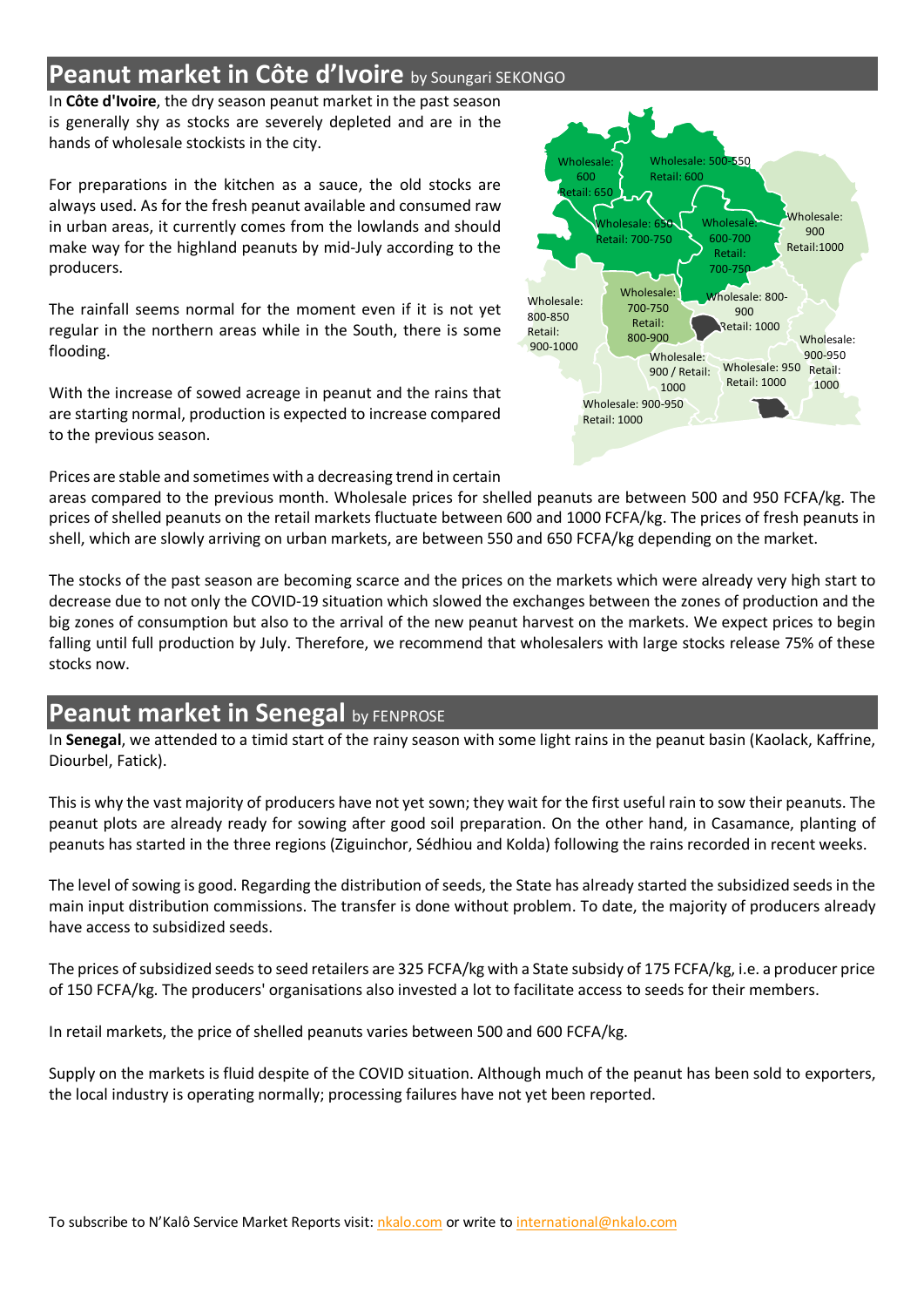### **Peanut market in Mali** by Alassane SOGODOGO

In **Mali**, the peanut market was identical to last month. Supply is down due to depletion of stocks and local demand is shy.

Most of the exchanges are limited between local buyers who have a little inventory and urban wholesalers or retailers. The prices charged are more or less stable and vary according to the localities.

In Kita, Kolokani and Kayes, the shelled peanut is discussed between 500 and 525 FCFA/kg at the farm-gate level and between 550 and 600 FCFA/kg at the wholesale price. As for the inshell peanut, it is bought from producers at 300 FCFA/kg while at wholesalers' level the price is at 350 FCFA/kg. In Sikasso, prices rose slightly due to the demand for seeds for the new crop season which has just started. Thus, the shelled peanut is sold by producers between 550 and 600 FCFA/kg with 650 to 675 FCFA/kg at wholesale prices. In the case of inshell peanuts, we speak of 350 FCFA/kg at the farm-gate level and 400 FCFA/kg at the wholesaler level.

In Bamako, the shelled peanut is bought on the markets between 550 and 675 FCFA/Kg while the inshell peanut is traded between 350 and 425 FCFA/Kg.

# **Peanut market in Guinea** by Mandjou KOUROUMA

In **Guinea**, the peanut market is calm and identical to the past month.

The supply of shelled peanuts is low as is demand. The noticed exchanges relate to residual quantities, some retention stocks as well as seeds. The actors are no longer focused on marketing but rather on production because the rainy season has effectively taken hold. Plowing and sowing are dominant activities for many producers. However, producers who started sowing very early are in the plot upkeep phase by controlling weeds. Many producers claim to widen their peanut acreage this season because of the market opportunities that peanuts represent.

The seasonal rise in prices is observed in all the markets monitored. Purchase prices at village level are in the range of 8,000 and 9,000 GNF/kg (486 and 546 FCFA/kg) depending on the locality. Wholesale prices are between 9,000 and 9,700 GNF/kg (546 and 589 FCFA/kg).

### **Peanut market in The Gambia** by Mbemba CAMARA

In **The Gambia**, the 2020/2021 rainy season has started. Rain is falling in parts of the country, particularly in the Central River and Upper River areas.

Farmers from URR and CRR distribute their seeds to producers.

Due to the government's extension of the state of public emergency for the next 21 days, the weekly "Lumos" markets are still closed. The supply of peanuts to urban markets is becoming scarce. The government price for peanuts in the 2019/2020 season was 18 GMD/kg (204 FCFA/kg) on the farm (seccos)" and 19.5 GMD/kg (221 FCFA/kg) at the depots.

#### **International market** by François GRIFFON

In **China**, the last customs data confirm the very sharp increase in imports of shelled peanuts this year. Between January and April, China imported 412,320 MT of shelled peanuts. The main origins are Senegal (58% of imports) and Sudan (30% of imports). Imports from Ethiopia and India are also on the rise, but much more limited (23,970 MT imported from India between January and April). For the moment, the peanut market in China is calm: domestic supply is weak and transactions are limited. The stocks on the buyer's side are medium to low but the buyers prefer to opt for a waiting strategy, hoping for decreasing prices before doing purchases. The price trend on the Chinese market is stable to slightly decreasing.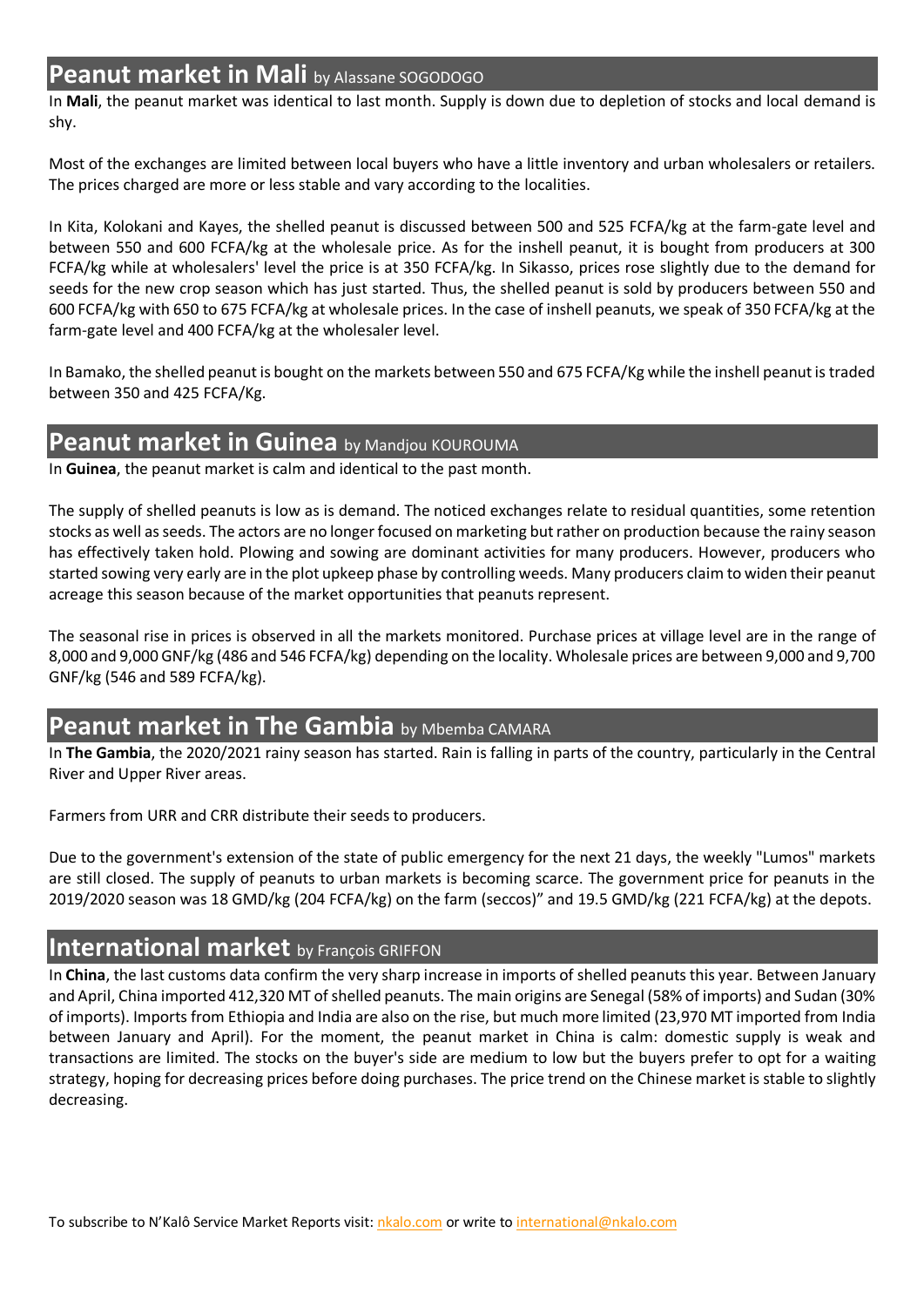

**China**'s shelled peanuts imports, from **January to April**, in MT

In **India**, the summer harvest in Gujarat is expected around 84,000 MT, a sharp increase compared to last year (60,000 MT in 2019). This increase in production is notably linked to the attractive peanut price compared to that of cotton, for which demand is weak. Summer crop in the other states is also expected to be good. In Gujarat, trade around peanuts has resumed since early May. Current price levels are close to those of late March. Wholesale prices for the G20 variety have been falling for 3 weeks while wholesale prices for the Bold variety have been fairly stable. Wholesale prices at the Rajkot market are around 695 USD/MT for the G20 variety and 755 USD/MT for the Bold variety.



Shelled peanut prices, Rajkot market, Gujarat, in USD/MT



In the **United States**, demand for peanut butter has increased sharply in recent months: + 31% for the first quarter and + 20% for the month of April. Seed peanut exports are down slightly (106,790 MT exported between early January and late April), with a very strong increase in shipments to China and a drop in shipments to European countries (only 8,925 MT). This sharp drop is linked to the quality issues of the last harvest.

In **Argentina**, the current harvest is going well. The Argentine peanut chamber recently confirmed the drop in production and export of seed peanuts for this 2019/2020 campaign. In the previous season, 977,760 MT of peanuts had been produced, of which 663,760 MT were available for export. For this 2019/2020 season, peanut production is expected around 884,700 MT and 580,060 MT should be available for exports, equivalent to a decrease of 83,700 MT compared to last year.

In **Brazil**, production and harvest conditions have been good and exports of peanuts could potentially reach 250,000 MT this year. As a reminder, Brazilian exports of shelled peanuts reached 207,040 MT in 2018 and 196,430 MT in 2019.